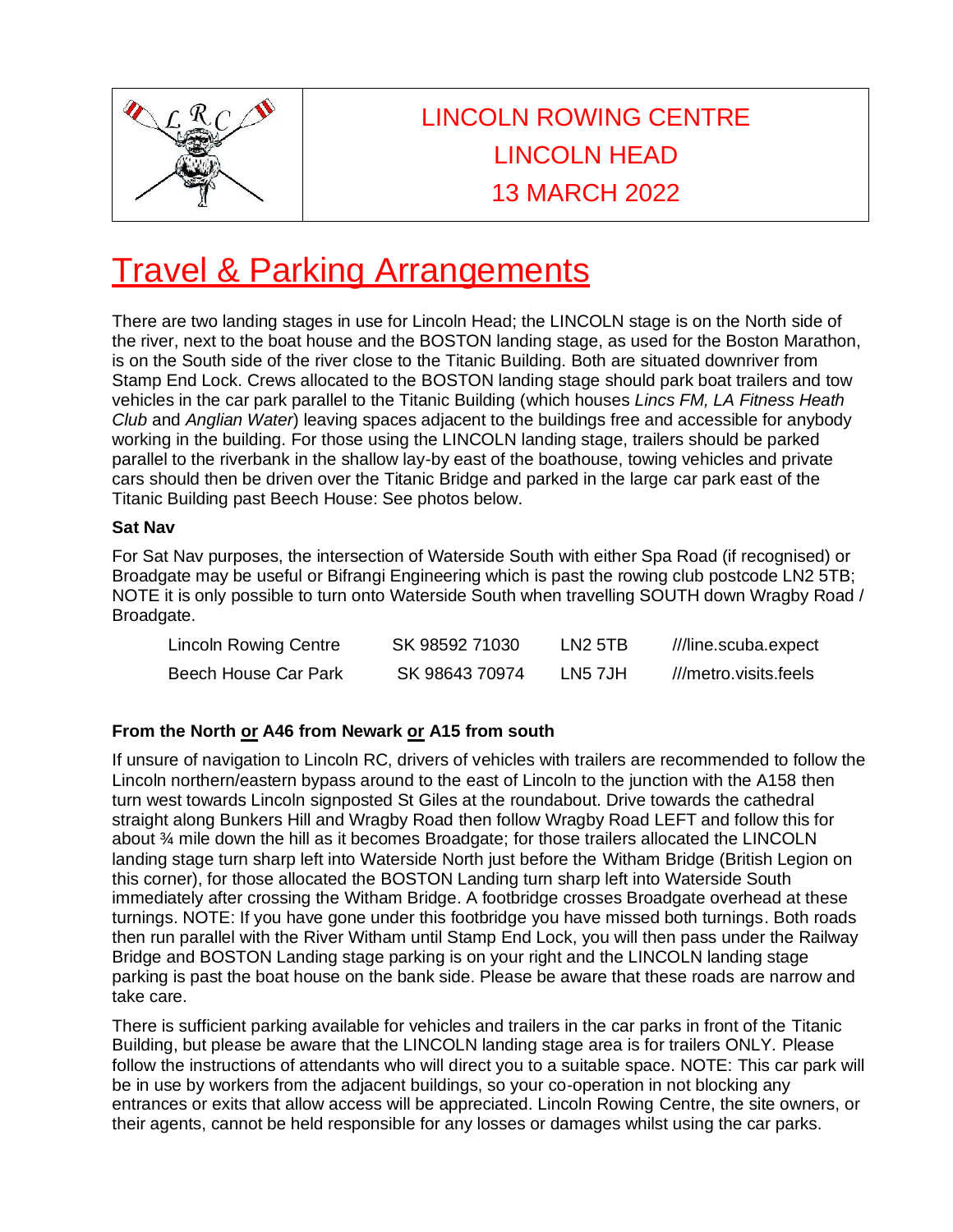Additional parking for cars only is available further along the road past Beech House.